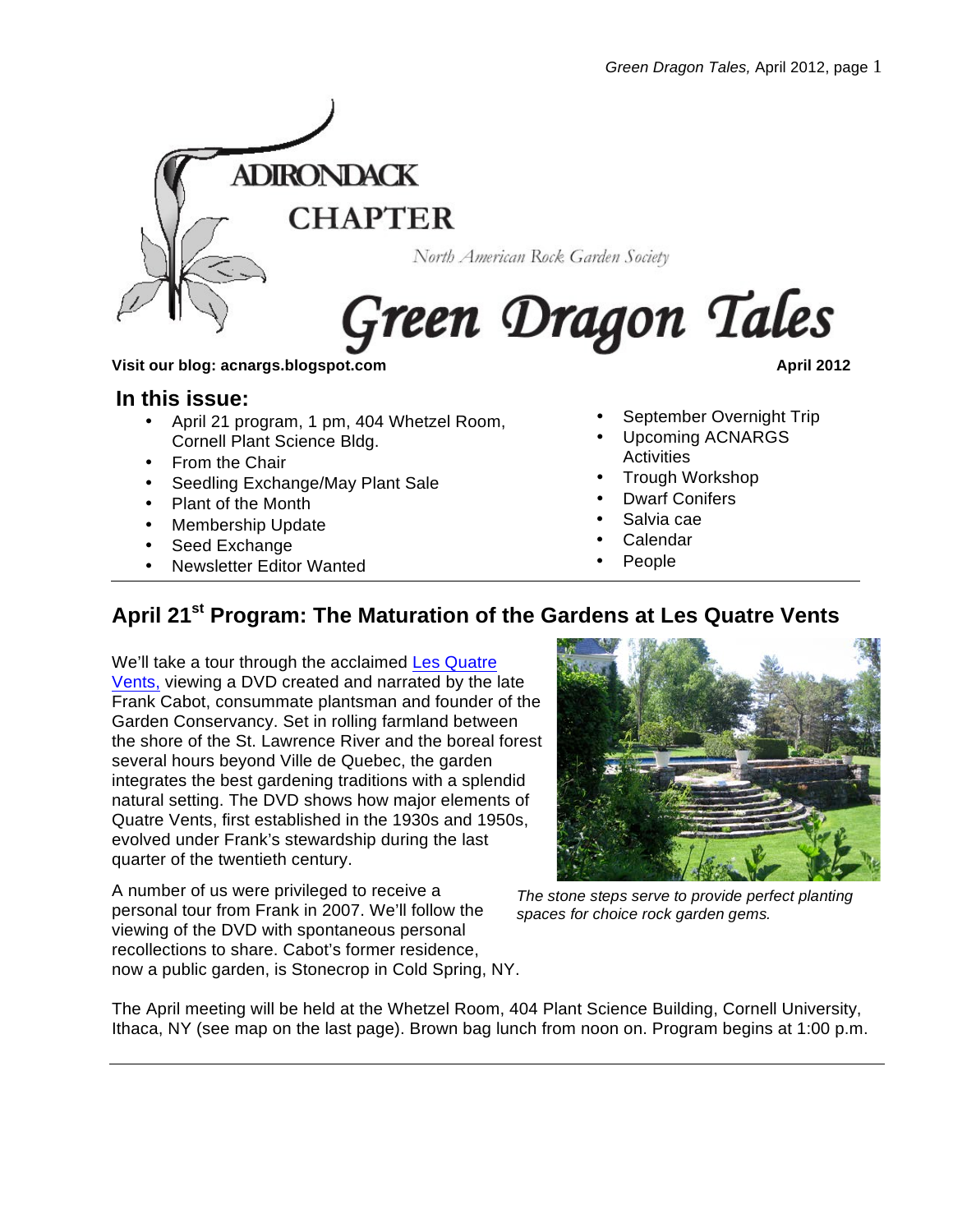# **From the Chair**

*Billie Jean Isbell*

I am sorry that I will miss the showing of Frank Cabot's DVD on the building of Quatre Vents at our April meeting. I will be in NYC to attend an anthropological meeting, but I am going to sneak away and visit the High Line, NYC's linear park. Visiting Quatre Vents and meeting Frank Cabot were memorable experiences [Chapter-sponsored trip in June 2007]. I hope that the Garden Conservancy, also one of his creations, can maintain the garden. I think that my favorite part of the garden was the Japanese teahouse and the 'Cabot-made' environment surrounding it. It has quite a remarkable construction history. I will never forget crossing the suspension bridge over the gorge below which the Tea House is located (see photos at right and below, taken by me).

Cabot's first garden was Stonecrop and our chapter will visit that garden on April 28<sup>th</sup>. If anyone wants to be added to that trip, please let me know by email bij1@cornell.edu. Garden builders never stop. Frank was building a new garden in New Zealand when he passed away.





garden-wow.html] and see a preview. His garden is amazing. Angela is arranging for us to see other private gardens as well. I do love to organize these trips. The three-day trip to Quebec [in 2007] took a lot or organizing. I don't think I'll take on organizing a trip to Cabot's last garden in New Zealand. But if any of you have ideas for trips closer to home, please let me know. Take seedlings home and grow them for our plant sales.

*A peak at 1 of the teahouses at Les Quatre Vents* 

### **Plant Time Times Two: Free April Seedling Exchange & May Plant Sale**  *David Mitchell*

Our annual seedling exchange will take place at the April meeting. Bring in your labeled seedlings to share. I'll have some pots and potting soil on hand to facilitate safe transport. Potted divisions (again labeled please) will also be accepted and priced for sale or held for the May plant sale. I'm hoping the seedlings will find good homes and that some will show up on our tables at the May and August plant sales. The seedling exchange is a great way to learn about what plants are easy to grow from seed and to learn from other's experiences in growing them on. Membership is not required to participate. Do come prepared to take home some plants!

The May plant sale will be held on May 19, 9:00 a.m. to 1:00 p.m., same location as last year:, the New York State Armory, 1765 Hanshaw Road. You are invited to help with set up on Friday beginning at 4 p.m. and ending about 7 p.m. If you can't make it Friday, arrive before 8:30 on Saturday to drop off plants and help complete the setup. Alternatively, you may drop off plants at my home along the driveway any time before the day of the sale. My driveway is on the Washington Street side of the corner of Washington and Esty Streets (402 Esty Street). My phone number is 607-342-3660 should you have any questions about the sale. Tompkins County Cooperative Extension can be reached at 607-272-2292.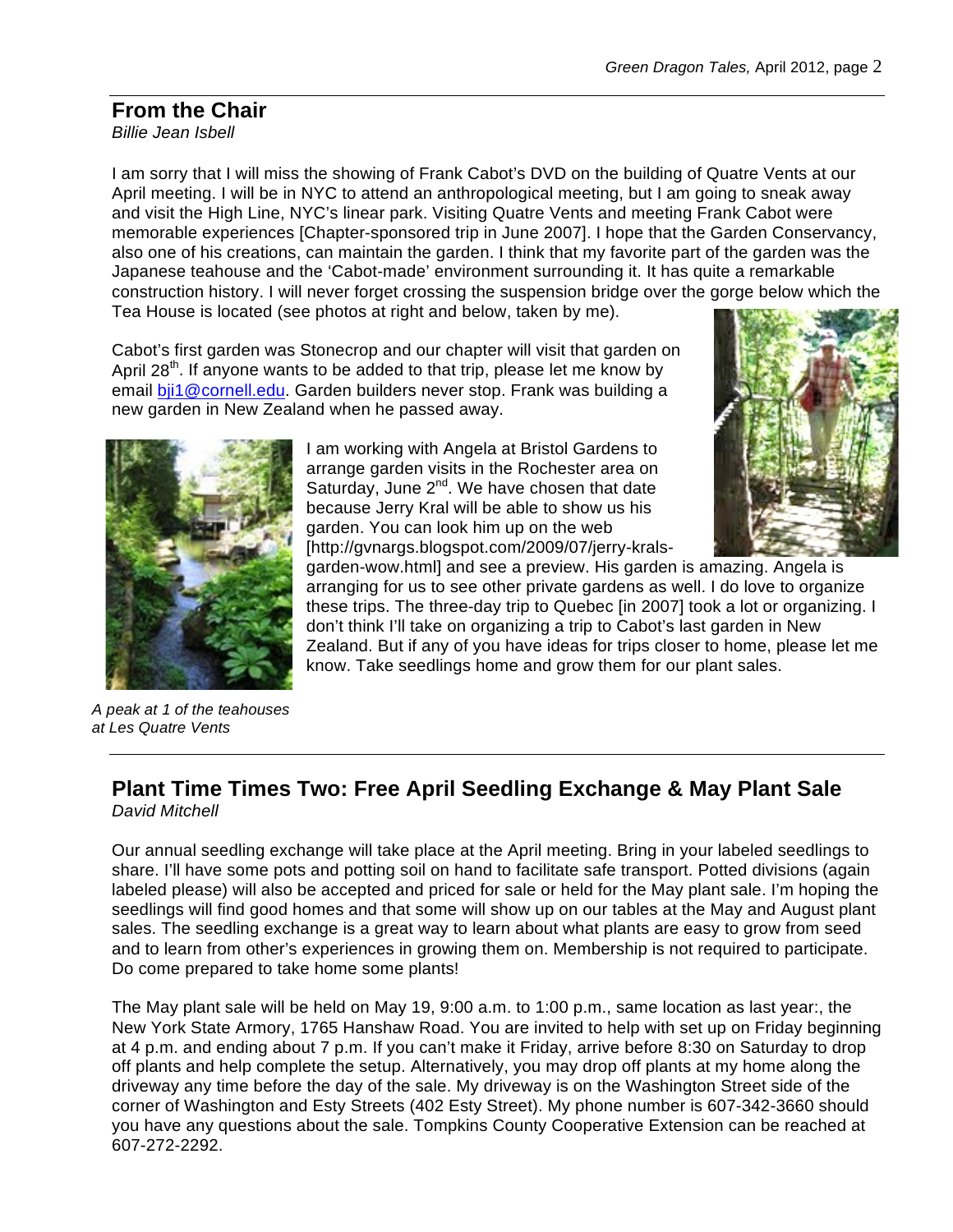Our plant sale booth will be located inside the large building at the Armory. Remember Chapter members receive a 25% discount on their plant purchases (you can join or renew at the sale as well as a list of paid –up members) and don't forget to tell your gardening friends to stop by.

#### **Get Ready for Even More Plants with March & April Plant of the Month!** *John Gilrein*

Our March POM has arrived late but in time for the April meeting. The March POM is red trillium, *Trillium erectum*. There are also a few other trilliums, *Trillum sessile* and *Trillium grandiflorum*. For more information, see the March Green Dragon at http://www.acnargs.org/newsletter/201203.pdf.

And for April our POM will be trough plants from Evermay Nursery in Oldtown, Maine and they will be priced well to give you the opportunity to grow rock garden plants, if you have not done so. These plants are all small perennials that will grow well in containers or in the open ground. *Androsace sarmentosa* is a gentle spreader. All the other plants, except the Primula, are cushion plants that will slowly spread but will not overwhelm a trough. All the plants will need better than average drainage from well drained soil (WD) to very well drained/rock garden soil (VWD/RG) soil conditions.

It's easy to prepare a special soil mix for a trough using sand, gravel, and loam or potting mix. If you don't have gravel, just use more sand. Sharp sand (a gritty sand with uneven particle sizes) is the preferred sand. A fairly standard mix would be a mixture of approximately 1 part each of loam, sand, and gravel for a good general container mix. Gravel mulch would be the preferred mulch for all the plants.

Regarding the exposure provided for the plants, it's commonly heat that's the bigger concern for plants grown in full sun than the amount of sun. Providing a cooler exposure will help the more heat sensitive plants (especially the Saxifrages) prosper. This could be a site with mid-day or afternoon shade or the north side of a building without overhead trees.

Regarding watering, plants in containers are always more susceptible to drying out, so even those with minimal needs for water will need attention during dry spells and very hot weather.

| <b>Plant Name</b>                         | <b>Height</b> | <b>Flowers</b>       | <b>Exposure</b>      | Soil          | Origin           | <b>Water</b><br><b>Needs</b> |
|-------------------------------------------|---------------|----------------------|----------------------|---------------|------------------|------------------------------|
| Androsace<br>sarmentosa<br>v. chumbyi     | 3"            | Pink                 | <b>FS/PS</b>         | WD/RG         | Himalayas        | minimal                      |
| Draba ridiga v.<br>bryoides               | $2 - 3"$      | Yellow               | <b>FS/PS</b>         | <b>VWD/RG</b> | N.<br>Hemisphere | minimal                      |
| Draba<br>sp.                              | 2"            | Yellow               | <b>FS/PS</b>         | <b>VWD/RG</b> | N.<br>Hemisphere | minimal                      |
| Edrainthus<br>pumilo                      | 2"            | <b>Blue</b><br>bells | <b>FS/PS</b>         | <b>VWD/RG</b> | European<br>Alps | minimal                      |
| Gypsophila<br>aretioides                  | 1"            | seldom               | <b>FS</b>            | <b>VWD/RG</b> | Iran             | very<br>minimal              |
| Primula x<br>alliioni<br>'Helmswell Blue' | 4"            | Pink                 | AM sun/<br><b>PS</b> | <b>VWD/RG</b> | Europe           | minimal                      |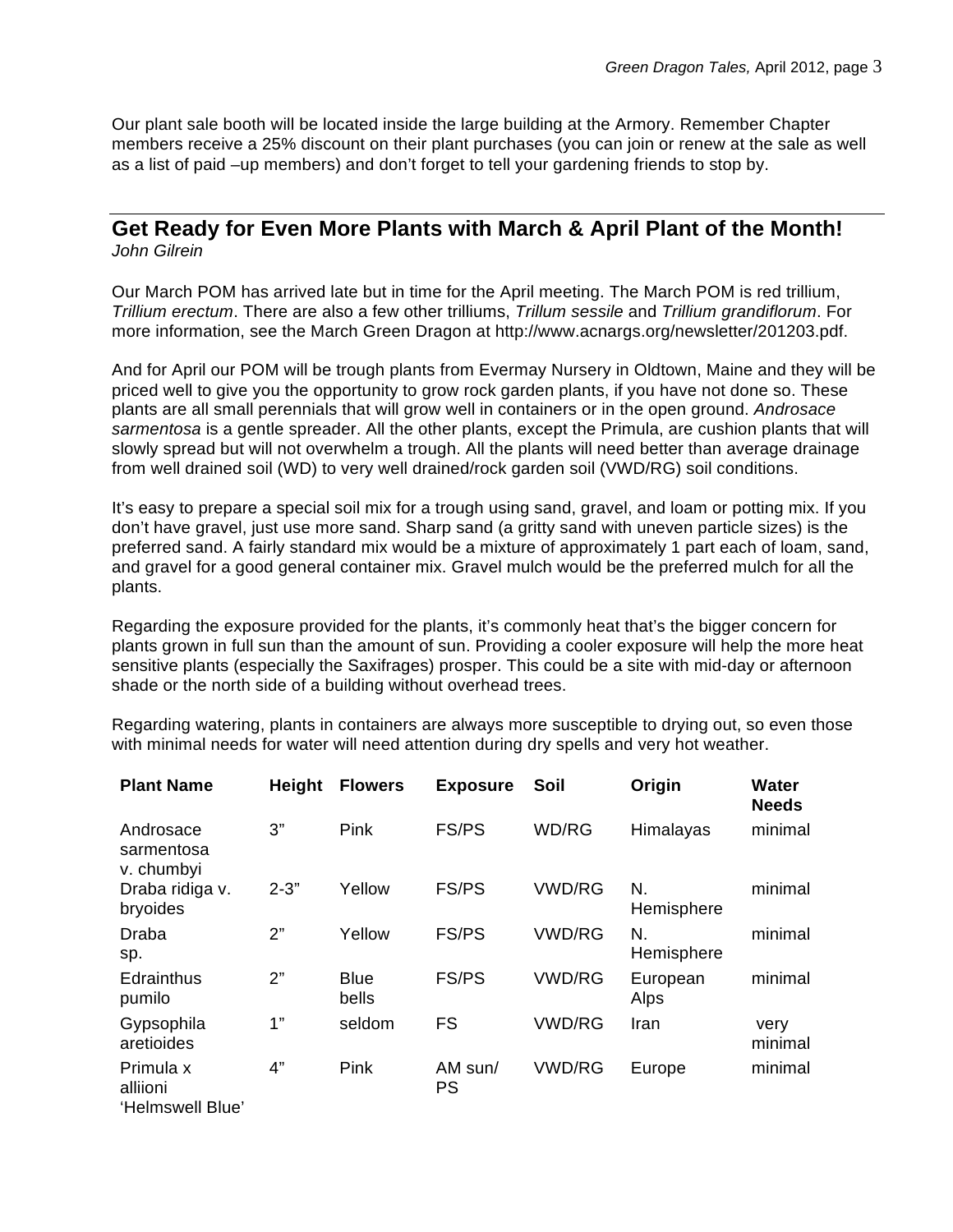| <b>Plant Name</b>                              | <b>Height</b> | <b>Flowers</b>         | <b>Exposure</b> | Soil   | Origin | Water<br><b>Needs</b> |
|------------------------------------------------|---------------|------------------------|-----------------|--------|--------|-----------------------|
| Saxifraga<br>fredericii-augusti<br>grisebachii | 7"            | Red<br>flower<br>stems | PS              | VWD/RG | Europe | very<br>minimal       |
| Saxifraga<br>'Whitehill'                       | 6"            | white                  | PS              | VWD/RG | Europe | very<br>minimal       |

\*Note: Plant photos can be found on the Evermay website: http://www.evermaynursery.com

# **Membership has its Benefits**

*Mary Stauble*

Just a reminder that your ACNARGS membership runs the calendar year regardless of the month in which you paid your annual dues last year. Coming up we have one really good reason to become a member. Actually, it's a no brainer if you plan to purchase plants from our table at the May Plant Sale. Members get a 25% discount on everything they purchase from our already reasonably priced plants. With individual membership priced at \$10, it is easy to see what a deal we offer.

Spread the word. Anyone may join at the May sale at the time of his or her plant purchase to receive the discount. If you have any questions about your membership (for example, have I renewed yet?), email me at **mes2@cornell.edu.**

Welcome two new ACNARGS members - Cristina Gomez and Mildred Staples – who joined at our March meeting!

#### **"Surplus Round" - aka Round 2 - NARGS Seed Exchange Update** *BZ Marranca*

When you receive this the seed exchange is…done for another year! Thank you to all who gave time to make this one another big success! I know National really appreciates our willingness to assume this responsibility (our 4 year stint) and the degree to which you have all been so conscientious in filling the seed orders. We get a break! Siskiyou Chapter will be assuming Round 2 next year.

# **Will YOU be our Next Newsletter Editor?**

*Carol Eichler*

If all goes well, the "Responsible People" of our Chapter are planning a shift in leadership but it is contingent upon one important element. You could be that "element." Billie Jean, because of an increased workload, needs to step down as Chapter Chair. We have found someone willing to assume the Chair position – yours truly – but unfortunately I would do so at the expense of vacating the newsletter editor position.

We are looking for someone to step forward to fill this job as newsletter editor. I am happy to speak to anyone about what this position involves. Good computer skills, good communication and organization skills, and a comfort level with writing and editing (more of the latter than the former) are good qualities to possess. Because we are an all-volunteer organization, the ability to take initiative is highly desirable. You have the freedom to make the newsletter what you want of it.

The good news is that our new editor will benefit from the experience of myself (granted, my tenure has been short) and of Craig Cramer, who was the previous editor for more years than I can remember.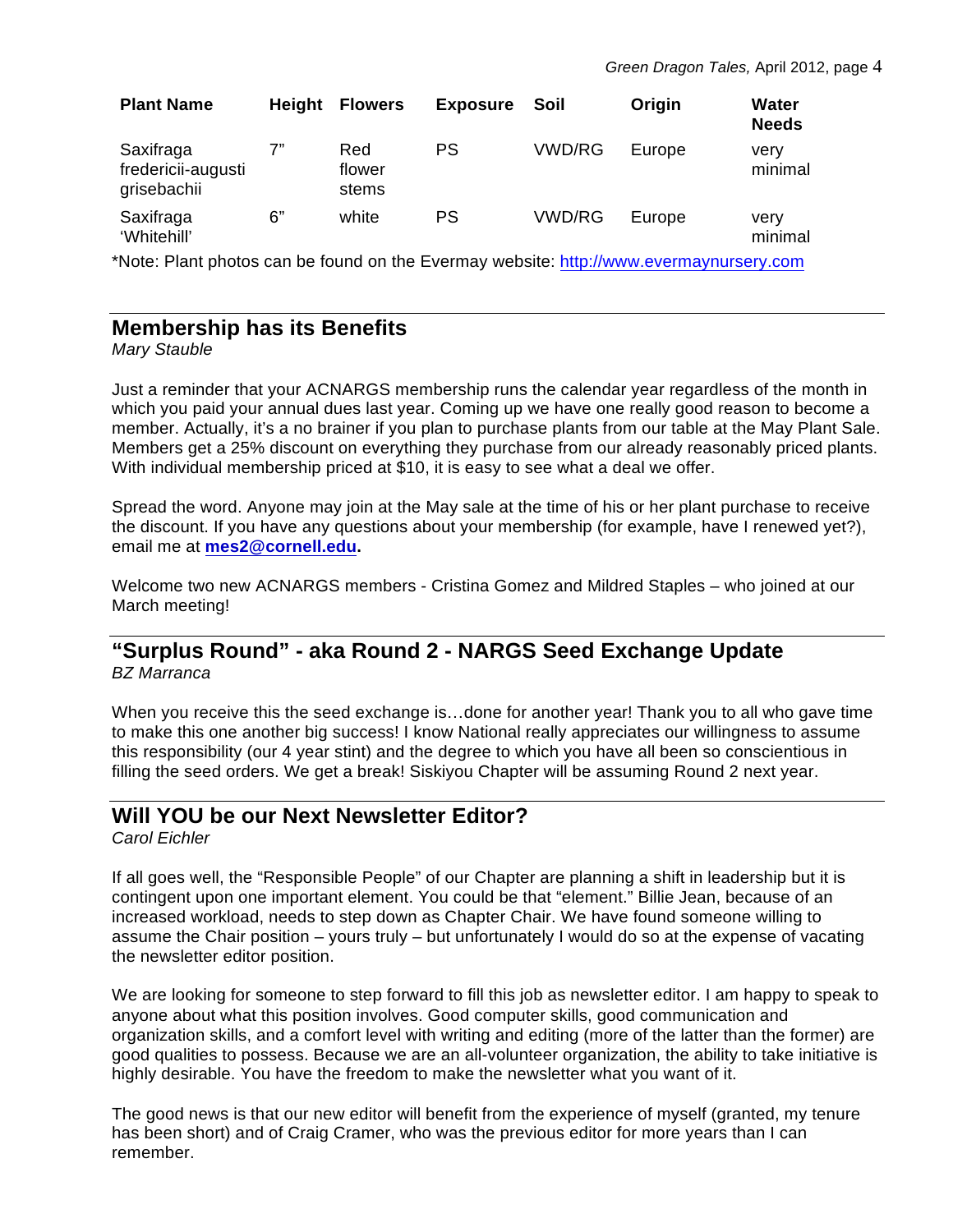Our newsletter, along with our website, are our primary communication links with our membership. The press releases about programs, also sent out by the editor, become our links with the public  $$ and our source for new attendees and members. Nothing could be more important to the present and future well-being of our Chapter.

We are hoping to implement these changes this summer. Please contact me, Carol Eichler, carolithaca@gmail.com before I have to come looking for you.  $\circledcirc$ 

# **A Garden Adventure Downstate: Oh So Many Possibilities!**

*Carol Eichler*

Ever since we received a guided tour of the Rock Garden at the New York Botanical Garden two years ago I have been talking with others about returning to volunteer some time to work there, I've been in touch with Curator Jody Payne who is eager to welcome us some time in September. I am building an overnight trip around that event.



*View of the Alpine house at Wave Hill*

These are nearby visit possibilities on my radar: Storm King Sculpture Park in Mountainville, Innisfree Cup Garden in Millbrook, and Wave Hill with its alpine house. Has anyone been to Fort Tryon Park with its recently renovated Alpine Garden, Heather Garden and the gardens at The Cloisters? The Manhattan Chapter have planned a day there and it sounds absolutely wonderful! If there's interest, we could consider incorporating visits to Garden Conservancy Open Days gardens either in Westchester County, NY (9/9) or in Fairfield County, CT (9/16). And to complete our plant fix, we might check out LorJon Nursery in Pine City on our way home, highly recommended by Judy Fogel. Your suggestions are welcome! Please contact Carol Eichler, carolithaca@gmail.com.

# **Upcoming Spring 2012 Programs and Activities**

**April 28: Day Trip to Stonecrop Gardens** and Annual Alpine Plant Sale (see March newsletter for info on the plant sale) in Cold Spring, NY. Departure time and place TBD. Sign up with Billie Jean Isbell. Drivers wanted.

**May 5: Trough Workshop** 10 a..m. – 4 p.m. at Bill Stark's and Mary Stauble's home site (see details, this issue)

**May 18: Set up for Plant Sale**, 4 – 7 p.m. (approximately), NYS Armory, 1765 Hanshaw Road, Ithaca.

**May 19: Our Plant Sale Fundraiser** at CCETC Garden Fair, 9 a.m. – 1 p.m., NYS Armory, Ithaca. Members receive 25% off their purchases at our table.

**June 2: Day Trip to Bristol's Nursery,** Jerry Kral's garden and other private gardens in the Rochester area. Details in the next newsletter. Coordinated by Billie Jean Isbell. Drivers wanted.

**Sept. 16: Nick Turland,** NARGS Speaker, Associate Curator in the Division of Science and Conservation at the Missouri Botanical Garden in St. Louis, Missouri since 1993, Co-Director of the Flora of China Project; he will give 2 talks yet to be selected.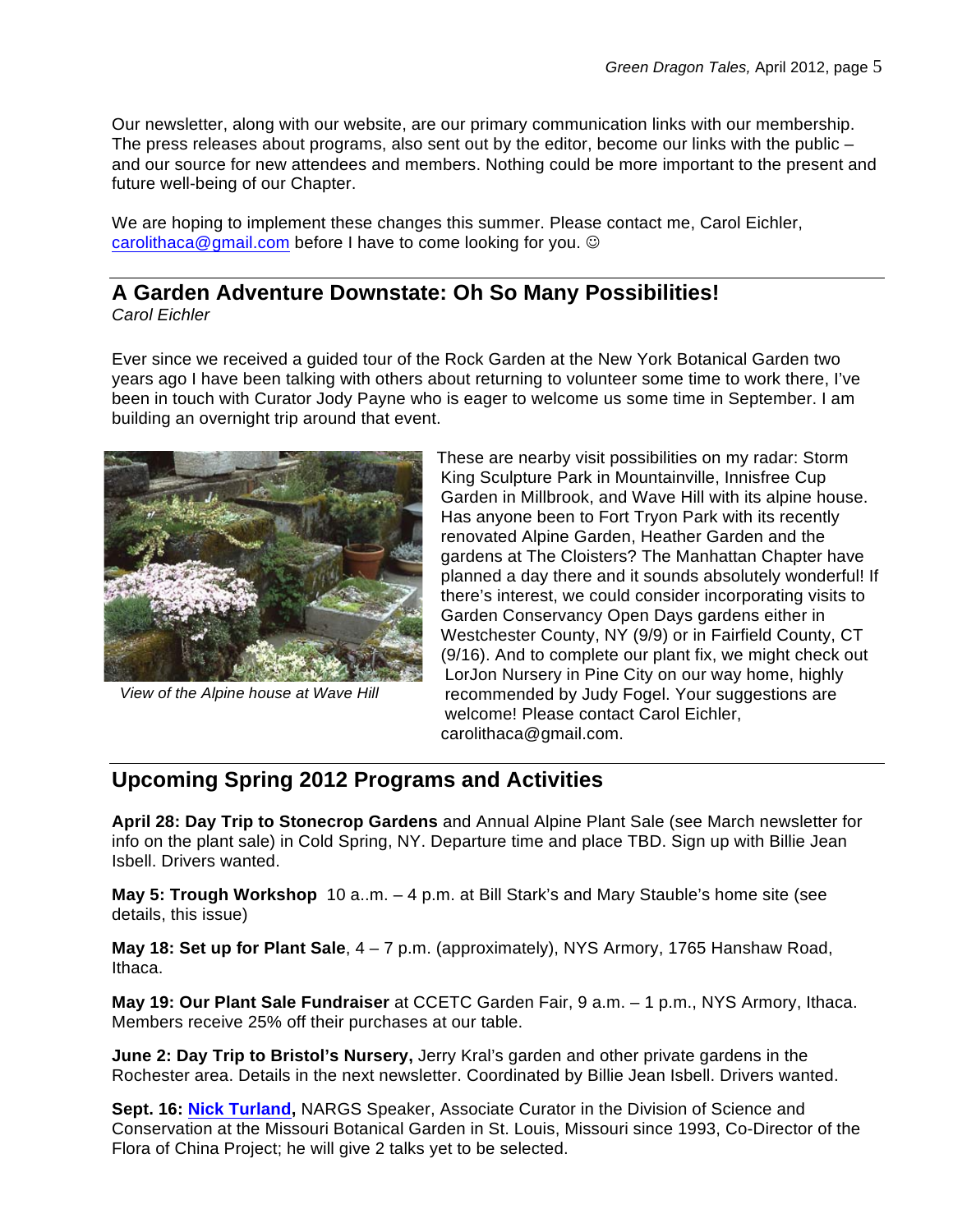**September Date TBD:** Working trip to New York Botanical Garden Rock Garden and overnight to visit other gardens in the vicinity. (See article, this issue)

**October 20: David Fernandez**, owner of Cayuga Landscape in Ithaca: gardening with deer

**November 10: Jerry Krall,** Rochester gardener *extraordinaire*

Details as we learn them will be included in future newsletters and **acnargs.blogspot.com.** When in question, visit our blog.

#### **Trough Workshop Unlimited: Mark your Calendar for May 5th** *Bill Stark*

What if we offered a workshop where you can build as many troughs or hypertufa rocks or sculptures as you want and of any size? And you could use different mixtures, inner molds, outer molds, foam cores or metal armatures (see examples below) On May 5<sup>th</sup> beginning at 10 a.m. and continuing through 4 p.m. the Chapter is offering just such a workshop at our home site under construction at 232 Cedar Cove in Lansing.

We have space for about 18 people in our unheated 28' by 40' garage/shop – so sign up at the next meeting or contact us at mes2@cornell.edu or 607-229-9924. We will need to know by April 28 the type of and how much hypertufa you will be using so that we can have it ready for you. We plan to be there on Friday and Sunday so if your project requires more time, we can also work then (please contact us in advance if you plan to come either of these days). From experience we know some advanced projects require more than one day to build.

**Directions:** From Ithaca and points south, go north on 34B. 5 miles after the Lansing High School, turn left on Algerine Rd. After 1 mile, turn right on Cedar Cove Rd. Cedar Cove is a private gravel road that's easy to miss. The sign is set back and is only 3 feet high. Follow Cedar Cove down to the lake - go right at the two forks. Look for a house with a green roof and a small sign at the top of the driveway that says Stark/Stauble. Come down the driveway. We will place stakes with red ribbons at parking spaces. Don't park too close to a drop-off.

From points north: Go south on 34B, about 1 mile after the entrance to the power plant, turn right on Algerine Rd. and proceed as above.

**What to bring:** waterproof gloves, dust mask, one or more forms/boards to build your creation(s) on, a container to hold your hypertufa, simple tools like forks, knifes, wide putty knifes, "church key" can openers and wire brushes for shaping and texturing, and old clothes (the house is heated, the shop is not – so dress accordingly). We will charge only for the cost of materials that you use – so bring some money. If you want to build several troughs or big troughs – bring more money. See below for a detailed list of material costs.

**We will provide:** An electric cement mixer, arc welder, hot wire foam cutters, running water, tables under cover in case it rains, about ten chairs and several different hypertufa mixes at your request (see some options below). We will also have fiberglass window screen, fiberglass reinforcing mesh and enough hardware cloth to cover drain holes. Since I've eaten as many of the club's cookies as I could manage for many years, we will supply snacks (although we won't refuse any goodies you want to bring). If you bring a lunch, you can use our small refrigerator, propane grill and microwave. We have a picnic table on the beach.

**Cautions:** You are entering a construction site. Although our work area will be quite safe, you should be careful elsewhere. There are sheer drops inside the house with simple safety rails, sheer cliffs on the grounds with no safety rails, irregular stone stairs with no safety rails, and slippery grass and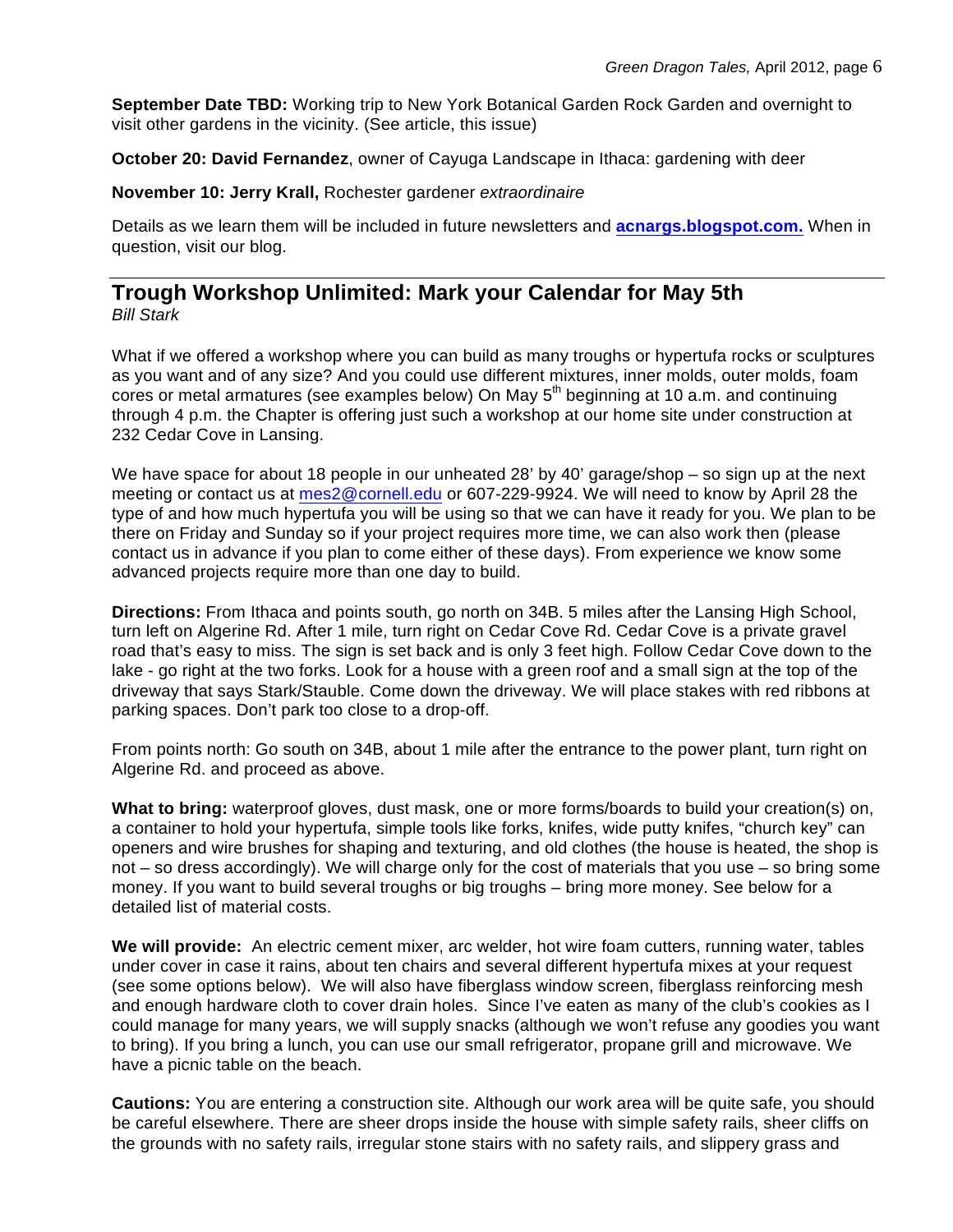gravel-covered slopes. If you are a bit unsteady, you may need a walking stick if you want to walk around the ravine garden that we're building. At present, we only have a porta-potty.

The photos below are provided to generate **construction ideas**:



Packing a form for the firebox of a Japanese snow lantern with a sand hypertufa mix. I'll have the 5 forms for the lantern empty at the workshop in case someone wants to use it.





An architectural block made with a carving mix. I'm interested in building garden structures with these shaped blocks.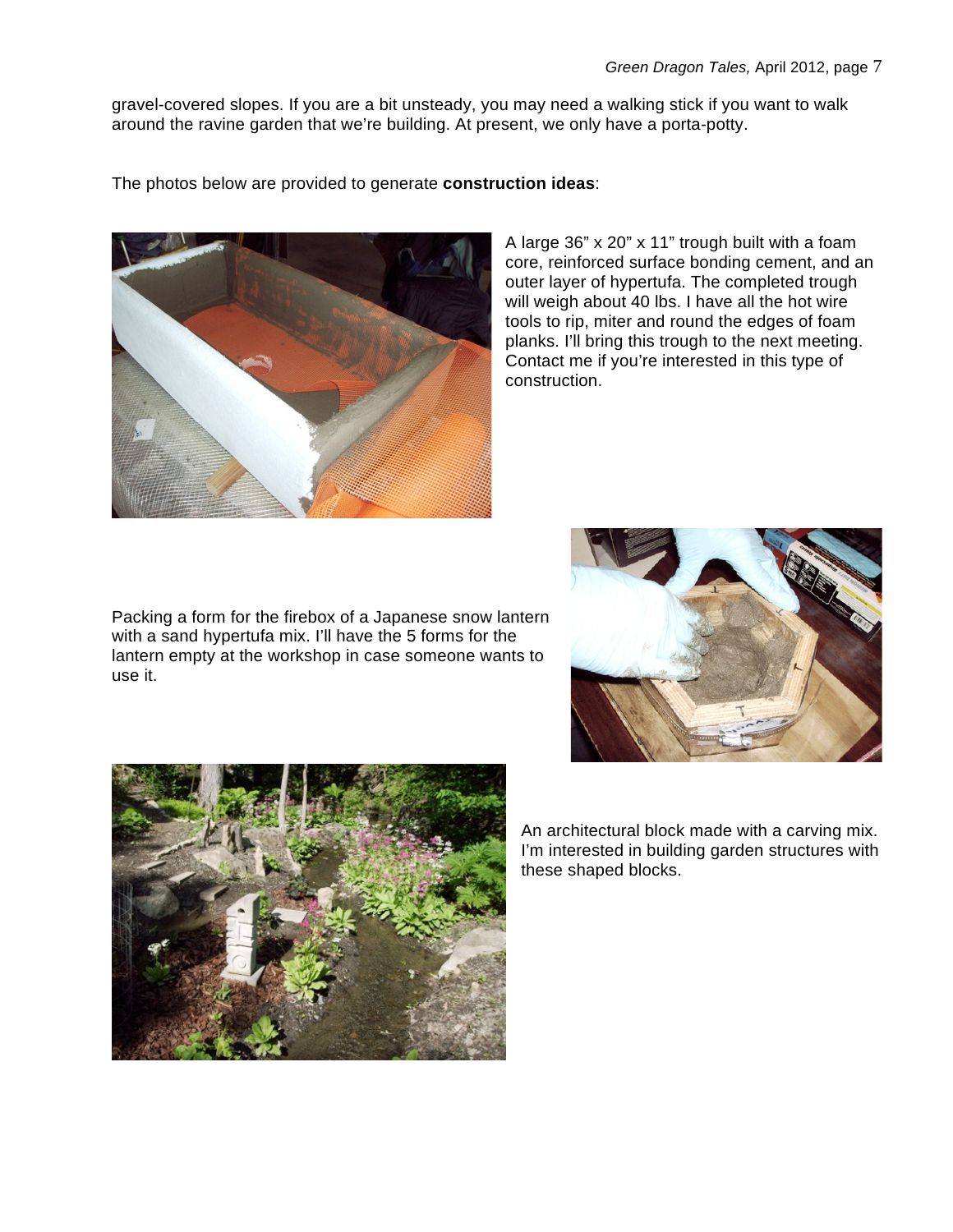| Cem                  |                |               |                                           |                    | <b>Acrylic</b>                              | <b>Fibers</b>                         |
|----------------------|----------------|---------------|-------------------------------------------|--------------------|---------------------------------------------|---------------------------------------|
| <b>Basic NARGS 2</b> | 3              |               |                                           | 3                  | 1 or 2 cups/batch                           | 1/10oz/gallon wet mix                 |
| 1                    |                |               | $\overline{2}$                            |                    |                                             |                                       |
| 1gal                 |                |               |                                           | $1\frac{1}{2}$ gal | $1/3$ cup                                   |                                       |
|                      |                |               |                                           |                    |                                             |                                       |
|                      | $\overline{2}$ | $\frac{1}{2}$ |                                           |                    |                                             |                                       |
| 2                    | $1\frac{1}{2}$ | $\frac{1}{2}$ |                                           | $\overline{2}$     |                                             | some                                  |
|                      |                |               |                                           |                    |                                             |                                       |
| 3                    | 4              |               |                                           | 5                  |                                             |                                       |
| Light & Porous       | 1              | 1             |                                           | 1 or               | 1 but not both                              |                                       |
| Granite Look 1       | $1\frac{1}{2}$ |               |                                           | $1\frac{1}{2}$     |                                             |                                       |
| 1                    | $1\frac{1}{2}$ |               | $1\frac{1}{2}$                            |                    |                                             |                                       |
| 1                    |                | 1             | 1 or                                      |                    |                                             |                                       |
| 2 <sub>cup</sub>     |                |               |                                           |                    |                                             | 1 Tbs                                 |
| 30lbs                | 1 cuft         |               |                                           |                    |                                             |                                       |
|                      |                | Peat          | $1\frac{1}{2}$ gal<br>1 $\frac{1}{2}$ cup | $2 + 3$ gravel     | Sand Verm. Perl.<br>$\frac{1}{2}$ cup 2 cup | 1 but not both<br>$1\frac{1}{2}$ cuft |

# **Hypertufa Mixes & Notes**

Most recipes have a 1:3 cement:other ratio. 1:7 ratios are dangerously weak. 1:1 ratios are the limit of too much cement. Use type 1 Portland cement. Use only sand appropriate for concrete. Sand strengthens the mix but adds weight. Use milled sphagnum peat moss sifted through a  $\frac{1}{4}$ " screen. Perlite provides a coarse finish to hypertufa. Vermiculite is available from fine to coarse grade.

Mix all the aggregates dry, then add cement dry and mix. Break up the fibers or they will make balls. Can use 1" walls on troughs  $< 2$ ",  $1\frac{1}{2}$ " walls on troughs 12" to 24", 2" walls on troughs  $>24$ ". Cover drain holes with window screen to keep soil in and pill bugs out.

Don't bother to use inner forms for troughs. Don't use grease on foam forms.

Cure for 24 hours, remove mold, then continue to cure for several weeks. Leave outside in the rain to reduce alkalinity before planting.

| Cost for a trough somewhat larger than 8" x 12" x 12":     |         |
|------------------------------------------------------------|---------|
| Cement: $$9.98/93lb \times 30lb =$                         | \$3.22  |
| Compressed sphagnum peat moss: \$9.49/2.2cuft x 1cuft =    | \$4.31  |
| Vermiculite: $$29.56/6$ cuft x 1.5cuft =                   | \$7.39  |
| <b>Fibers</b>                                              | Free    |
| Acrylic (NARGS 2 cup mix): \$70/5gal x 1gal/16cup x 2cup = | \$1.75  |
| <b>Total Cost</b>                                          | \$16.67 |

I'll work out additional cost estimates once I get feedback on what people want to build.

# **Dwarf Conifers for Troughs**

*Stan Metsker (from our archives, the Rocky Mountain Chapter Newsletter, October 1987)*

To some people, a collection of alpines in a sink [sic] represents a miniature garden, but to me it is incomplete without one or more dwarf conifers. They give a proportion and meaning to any small group of plants, which, with a tree or trees, become a miniature landscape.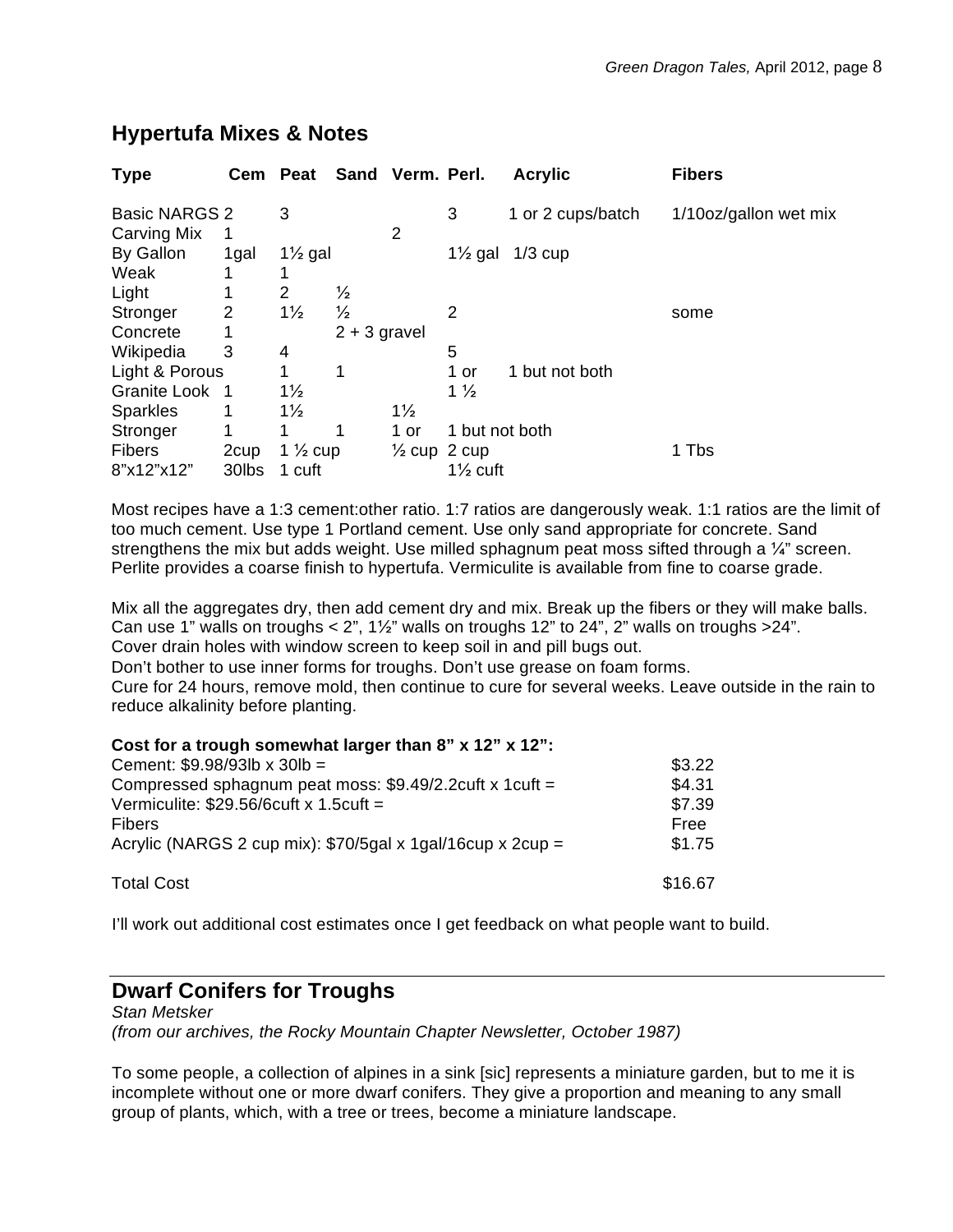Dwarf conifers are as varied and as beautiful as their arborescent kindred. They are not as well known as they should be, for these delightful little trees have many characteristics which endear them to all who know them, and are a joy to all who own them. The beauty of their form and colour [sic], and their sturdy healthiness make them indispensable to all who love trees, and who also have a weakness for miniature things.

Trees may be artificially dwarfed, as in the bonsai displays made famous by the Japanese. This technique will not work well in a trough because we provide too much soil and room for root growth. However, a certain amount of judicious pruning may be very helpful on occasion. Dwarf conifers must



*Chamaecyparis pisifera 'Gold Dust' sharing a trough with a dianthus & other plants*

be grown from cuttings or be grafted to insure that the new plants will retain their dwarf form and other characteristics such as texture, form, and color.

Please note that "dwarf" is a relative term. Many of the conifers normally grow to a height of 80 or 90 feet. So what is dwarf? A selection that only grows to 10 feet could be considered dwarf. For our purposes, anything over 12 inches would be considered large. Fortunately, in a trough we have some good things going for us. We can keep fertility low, which slows growth. We have restricted root space and that also helps. But choosing the right plants to start with is really important.

There is a great deal of confusion in regard to the names, but for most of us, it is the plants that we love,

not the name. The important thing to read is the description of the plant, how tall and wide it grows and how hardy it is. Hardiness is a function of low temperature and not wind or sunlight. My standard practice is to put troughs on the ground and in the shade for the winter. This helps to protect them from wind and dryness. If they stay under snow, it is like pulling up a blanket at night: they are snug and safe.

What dwarf conifers have you had success with?

# **SALVIA caespitosa − Imposter!**

#### *Nari Mistry*

Here is the saga of a mysterious plant that has puzzled many around the world!

My part in it starts in August 2009. At the annual ACNARGS dish-to-pass at the Plantations, I got two tiny seedlings marked *Salvia caespitosa.* "Caespitosa" means "grows in tufts", just what I needed in my rock garden, so I planted them in two spots in bright sun. Alas, they both burned, they were too small to stand the hot days. I should have sheltered them longer

At the May 2011 plant sale I found a small plant labeled "Salvia biennial" which looked very much like



the seedlings I had in 2009 but a more robust plant. So I planted it in my rock garden, in full sun. However, the leaves were like no Salvia species I ever saw, so I decided to look up images of *Salvia caespitosa* on the internet. To my amazement, I came upon an image exactly like my plant, with the label *Salvia caespitosa* – NOT.

It was part of a garden discussion, which I copy below:

**Salvia caespitosa - is it the real deal? (April 2007)**

*Salvia or Not Salvia? That is the question.*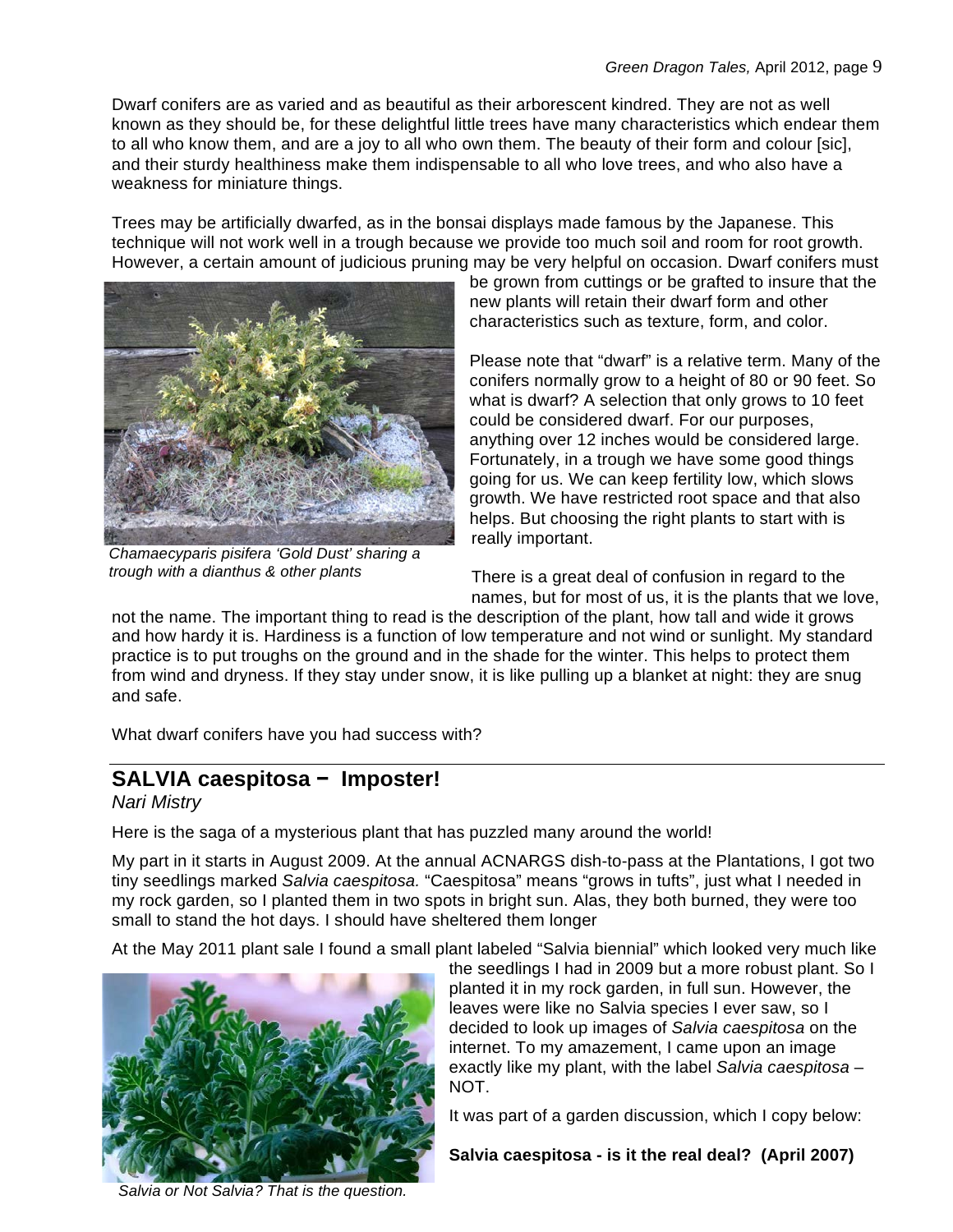I thought I would post a photo of seedlings of this plant I am growing out from seeds I obtained in the North American Rock Garden Society seed exchange. The packet was labeled *Salvia caespitosa*. It has quite unusual leaves for a Salvia, at least I haven't seen such leaves on a sage...have any of you grown *S. caespitosa,* and if so, am I growing the real deal or is it an imposter?

The discussion continued around the world, with respondents offering suggestions of identification and all awaiting the flowering of the plant. I never found any later discussions showing the plant in flower.

But then I found this in another discussion, I think from New Zealand(?):

- **Received seed Jan 09 from NARGS as** *Salvia caespitosa, which* **it isn't.** Any ideas?
- I've just completed a search of Garden Web forums under *Salvia caespitosa* and interestingly an entry appears, April '07 showing a pic of my plant, and asking for an ID. That person had also raised it from seed --also from NARGS .....donated from a person in England...... So it's obviously being donated under an incorrect name for a number of years now.
- I posted a pic of this plant a year or two ago and I think it's some form of Teucrium with small purple flowers. I've received it from NARGS 2 years running from at least 2 different donors listed as pink flowers by one and purple by the other! It's probably firmly entrenched as **Salvia caespitosa** in many gardens and being re-donated again and again!

Meanwhile, back in my garden, my mystery-*Salvia* had grown in to a nice little shrubby plant about 8" tall shown below (no flowers yet).

The plant did bloom with small pink flowers, looking exactly like a picture shown as *S. caespitosa* on the Smith College botanic guide (see below)!



"Salvia biennial", plant obtained at May 2011 sale *in Nari's rock garden with Helianthemum num. & Dianthus gratianopolitanus in background.)*

In contrast, Wikipedia (below) and Harvey Wrightman show pictures of the *true S. caespitosa*, that has quite different leaves and flowers, more like true Salvia!

*S.caespitosa, Smith College botanic guide*

What *is* the plant whose seeds are being circulated through NARGS as *S.caespitosa*? Your ideas about this mystery plant will be appreciated!



*S caespitosa from Wikipedia*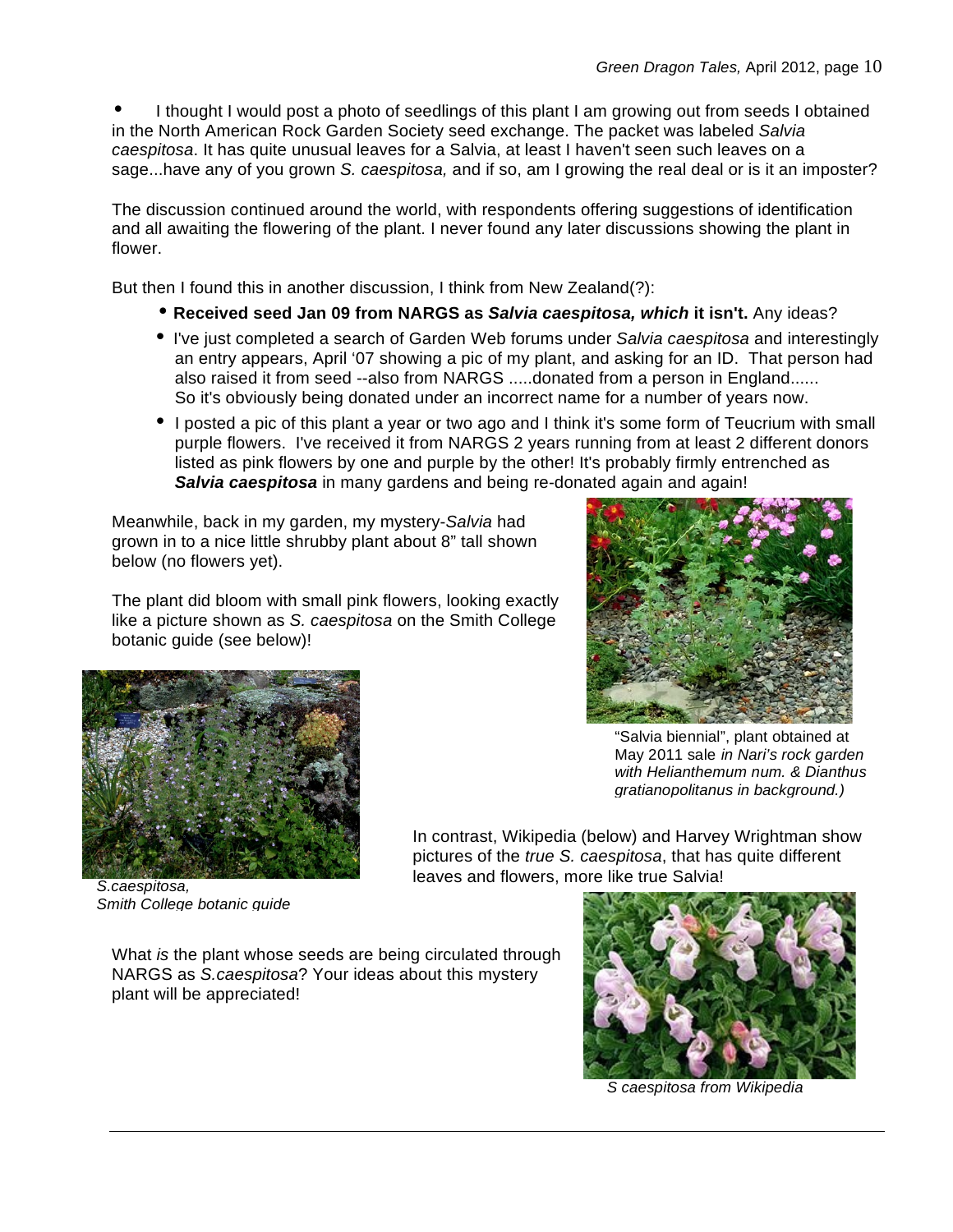# **Calendar of Local Garden Events**

*Pat Curran*

April 18: Susan Cook, "Non-Native Species in Our Midst: a Curse or a Blessing," 7:00 pm, sponsored by Finger Lakes Native Plant Society, Unitarian Church Annex, 2<sup>nd</sup> floor

April 21: "Kissing Cousins and Family Skeletons: Rock Garden Plants and Modern Evolution," by Tony Reznicek, New York Botanical Garden, begins at 9:00 a.m. with continental breakfast at the Lillian and Amy Goldman Stone Mill. Afterward, tour NYBG's Rock Garden with Curator Jody Payne; after lunch on your own complete the day with a trough-making demonstration with Yukie Kurashina and Stefan Farage at 1 p.m. NYBG or NARGS Member: \$48/Non-Member: \$51 (Includes Continental Breakfast)

May 11-20: Lilac Festival, Rochester NY

May 31 & April 1: Garden Conservancy Open Days in Tompkins County [http://www.gardenconservancy.org]: Hitch Lyman's Snowdrops, 3441 Krums Corners Road, Trumansburg. 10 a.m. to 4 p.m. Admission to the garden is \$5, Also May 19 (at Hitch Lyman's Garden) and August 4 (4 private gardens in Ithaca and Dryden)

June 9-10, 2012 US National Bonsai Exhibition, The Fair Expo Center, Rochester, New York; info: http://www.internationalbonsai.com/store/1708315/uploaded/2012\_national\_exhibition/index.html

#### **And looking further ahead…**

Sept. 9: Gathering of Gardeners, Rochester NY October 12-14: Autumn in the Garden – A Time for Troughs, NARGS Winter Study Week-end sponsored by Allegheny Chapter, Pittsburgh, PA

To have your garden event listed, contact Pat Curran, pc21@cornell.edu.

# **Responsible People/2012 Board Members**

- Chair: Billie Jean Isbell, bji1@cornell.edu,
- Program: John Gilrein, basecamp@alum.syracuse.edu
- Program Committee Members: Nari Mistry
- Secretary: Mary Stauble, mes2@cornell.edu
- Treasurer: BZ Marranca, mmm10@cornell.edu
- Plant Sales Chair: David Mitchell, dwm23@cornell.edu
- Plant Sales Committee Members: Michael Loos, BZ Marranca
- Plant of the Month: John Gilrein, basecamp@alum.syracuse.edu, Karen Hansen
- Membership: Mary Stauble, mes2@cornell.edu
- New Member Hospitality: Judy Fogel *ifogel@twcny.rr.com*
- Newsletter Editor: Carol Eichler, carolithaca@gmail.com
- Newsletter Assistant: Pat Curran
- Webmaster, Program Tech: Craig Cramer, cdcramer@gmail.com

#### *Green Dragon Tales*

*Published eight times a year (Feb., March, April, May/June, July/Aug., Sept., Oct. Nov./Dec.). Submit articles by the fourth Friday of the month preceding publication to Carol Eichler: carolithaca@gmail.com. Note: The next issue of The Green Dragon will be May/June 2012.*